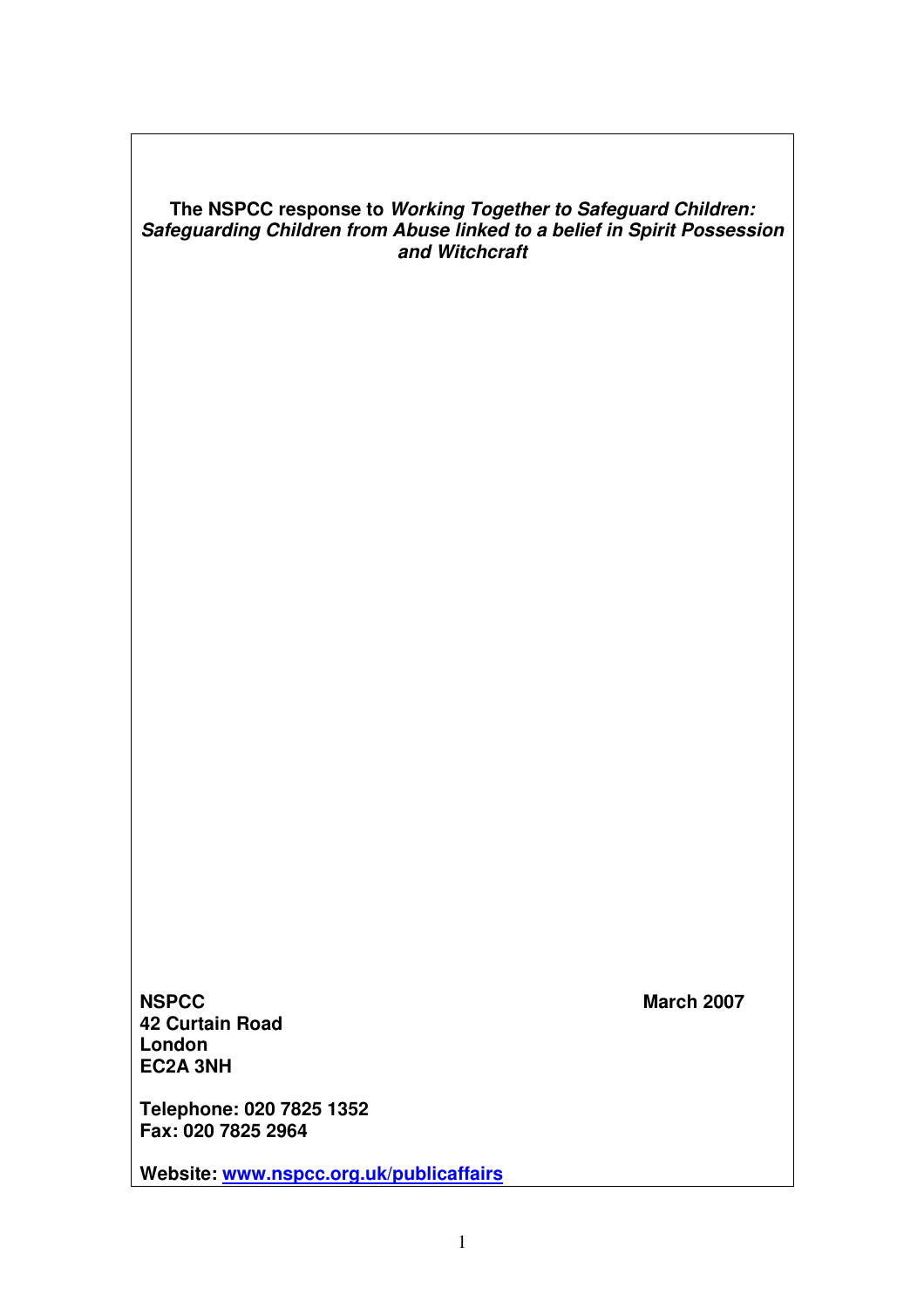## **Introduction**

The National Society for the Prevention of Cruelty to Children (NSPCC) is the UK's leading charity specialising in child protection and the prevention of cruelty to children. The NSPCC aims to end cruelty to children by seeking to influence legislation, policy, practice, attitudes and behaviours for the benefit of children and young people. This is achieved through a combination of service provision, lobbying, campaigning and public education.

The NSPCC believes that, given the will, all cruelty can be prevented. In order to achieve this, it is vital that all children, whatever their needs, have a range of services that are flexible and offer them support and protection. The NSPCC has more than 180 services in the UK and the Channel Islands. These services aim to:

- Prevent children being abused by working with parents and carers in vulnerable families to improve their knowledge and skills in safeguarding, and giving children and young people someone to turn to through the provision of our Listening Services.
- Protect vulnerable children and young people from abuse by providing direct services in a number of settings, including schools and young people's centres. We also protect them by providing Listening Services for adults to ensure they have someone to turn to with their concerns; by ensuring that abused children and young people are identified and effective action is taken to protect them, and by working with young people and adults who pose a risk to children and young people to reduce the risk of abuse.
- Help children and young people who have been abused overcome the effects of abuse and achieve their potential.

In drawing together this consultation we have consulted with NSPCC practitioners who have worked with children who have been abused as a result of a belief in spirit possession and/or witchcraft. This includes abuse linked to beliefs in Celtic witchcraft, spirit possession and witchcraft in Black African communities, and exorcism and deliverance ministry in the Church of England.

We have also drawn on the experience of our training and consultancy staff who have provided advice and consultancy services to a number of different faiths and religious denominations. We have consulted with our Local Safeguarding Children Board (LSCB) Adviser and with staff who are members of LSCBs. We also sought the views and advice of the NSPCC's Child Protection Awareness and Diversity Department which seeks to raise awareness and influence the attitudes, behaviour, practice and policies of a number of audiences, including children and young people, parents, all adults, and professionals. The team includes specialist posts that promote diversity and equality by promoting the needs of children and families from black and minority ethnic groups and disabled children.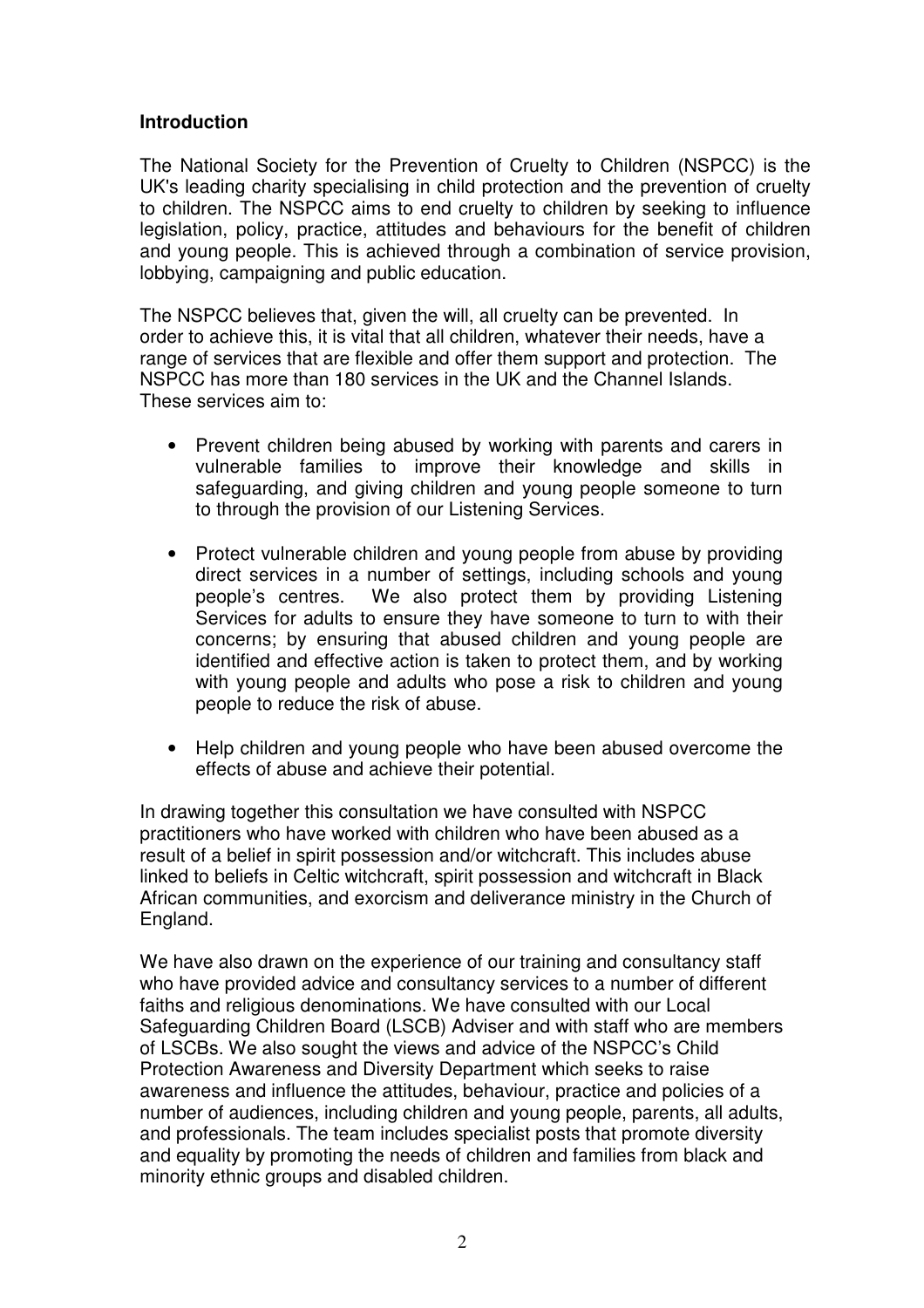### **Summary of key points**

 $\overline{a}$ 

We welcome the Department for Education and Skills guidance on Safeguarding Children from Abuse linked to a belief in Spirit Possession. The guidance is a useful and much-needed supplement to Working Together to Safeguard Children<sup>1</sup>. It is a detailed resource bringing together information, indicators and best practice for practitioners who come into contact with children abused or neglected because of a belief in spirit possession and witchcraft.

Abuse linked to a belief in spirit possession and witchcraft is a clear violation of a child's rights. In particular, it is contrary to Article 2 of the United Nations Convention on the Rights of the Child (UNCRC) which states that all appropriate measures shall be taken to ensure that the child is protected against all forms of discrimination or punishment on the basis of the status, activities, expressed opinions, or beliefs of the child's parents, legal guardians, or family members. The UNCRC must be the starting point of dealing with cases and it would be helpful for the guidance to be framed by Article 2 of the UNCRC to clearly set out that all children must be protected from harm because of a belief in spirit possession and witchcraft.

The draft guidance states that the number of cases of abuse known to be linked to a belief in spirit possession and witchcraft is small compared to the total number of children known to be abused as whole. However, although the number of identified cases is low, the type of abuse is particularly disturbing and the impact on the child is substantial and can have serious implications for them in later life. It is essential that practitioners should be equipped to identify cases, be familiar with definitions and practices associated with abuse because of a belief in spirit possession and witchcraft and know what to do if they suspect a child is being abused or neglected because of these beliefs.

However, we do not consider that the guidance alone is sufficient to tackle this issue. To ensure practitioners are able to protect children being abused because of a belief in spirit possession and witchcraft, it is essential that this draft guidance is accompanied by training and resources to ensure that staff are able to recognise and respond to this type of abuse.

Given the recent failures to prosecute individuals who are arguably inciting abuse by labelling children as witches, we consider that new legislation to tackle the harm caused to children by a belief in spirit possession and witchcraft may also be needed. New legislation could be used to raise awareness and act as an educational tool in communities where this type of abuse is prevalent that it is unacceptable and will not be tolerated. We are currently examining various options for how this could be drafted and would welcome further discussion with the Department for Education and Skills in due course.

 $^1$  HM Government (2006) Working Together to Safeguard Children: a guide to interagency working to safeguard and promote the welfare of children HM Government, London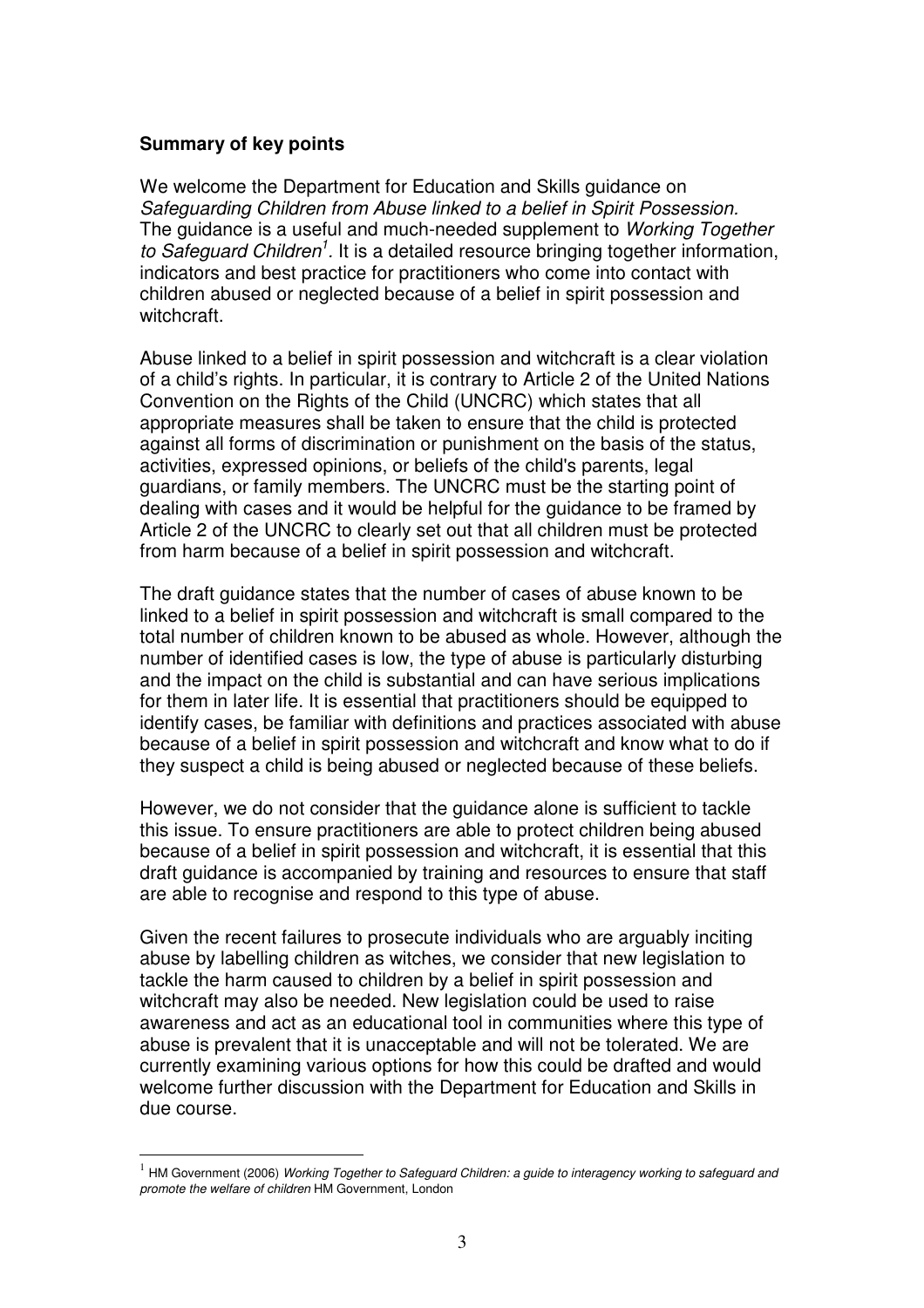We are particularly concerned that the draft guidance lacks detail about the increased vulnerability of a child with a difference as a trigger for a belief that they are possessed with a spirit or a witch. We suggest that disability, a child with a difference (such as being exceptionally bright) and a weak bond of affection between the carer and the child is clearly stated in the guidance as a key factor and feature in contributing to abuse perpetrated on a child because of a belief in spirit possession and witchcraft.

# **Response to specific questions**

l.

# **Do you agree with these key considerations?**

We agree with the key considerations set out in the guidance. However, we suggest a number of additions to the text. These include:

### ii. **All people working or in contact with children have a responsibility to recognise and know how to act on evidence**

We recommend that after the word 'evidence', the words 'concerns and signs' are added. The word evidence, by itself, denotes a legal tone and suggests that physical evidence must be available before people working, or in contact, with children act if a child's health, development and safety is being harmed or impaired. It is important that anyone working or in contact with children acts immediately on any concerns or on evidence that a child is being harmed.

## iii. **Standard child safeguarding procedures apply and must always be followed**

Although this point refers to Working Together which provides the framework for statutory guidance, we suggest that a sentence is added clearly stating that any concerns about a child being abused should trigger an inquiry as set out in Section 47 of the Children Act 1989.

# iv. **Child abuse linked to a belief in spirit possession often stems from a child being used as a scapegoat**

While we do not dispute that this may be the case, the guidance is very limited in detail about the increased vulnerability of a child with a difference as the trigger for a belief that they are possessed with a spirit or a witch. We suggest that disability, a child with a difference (such as being exceptionally bright) and a weak bond of affection between the carer and the child are added to this consideration.

Research by the Department for Education and Skills, published in 2006 found that disability is a key factor that leads to children becoming vulnerable and at greater risk of abuse due to a belief in spirit possession and witchcraft. The report commissioned by the Department for Education and Skills<sup>2</sup> stated that certain characteristics or behaviour including disability, illness or a child

<sup>&</sup>lt;sup>2</sup> Stobart, E (2006) *Child Abuse Linked to Accusations of "Possession" and "Witchcraft" Department for Education* and Skills, London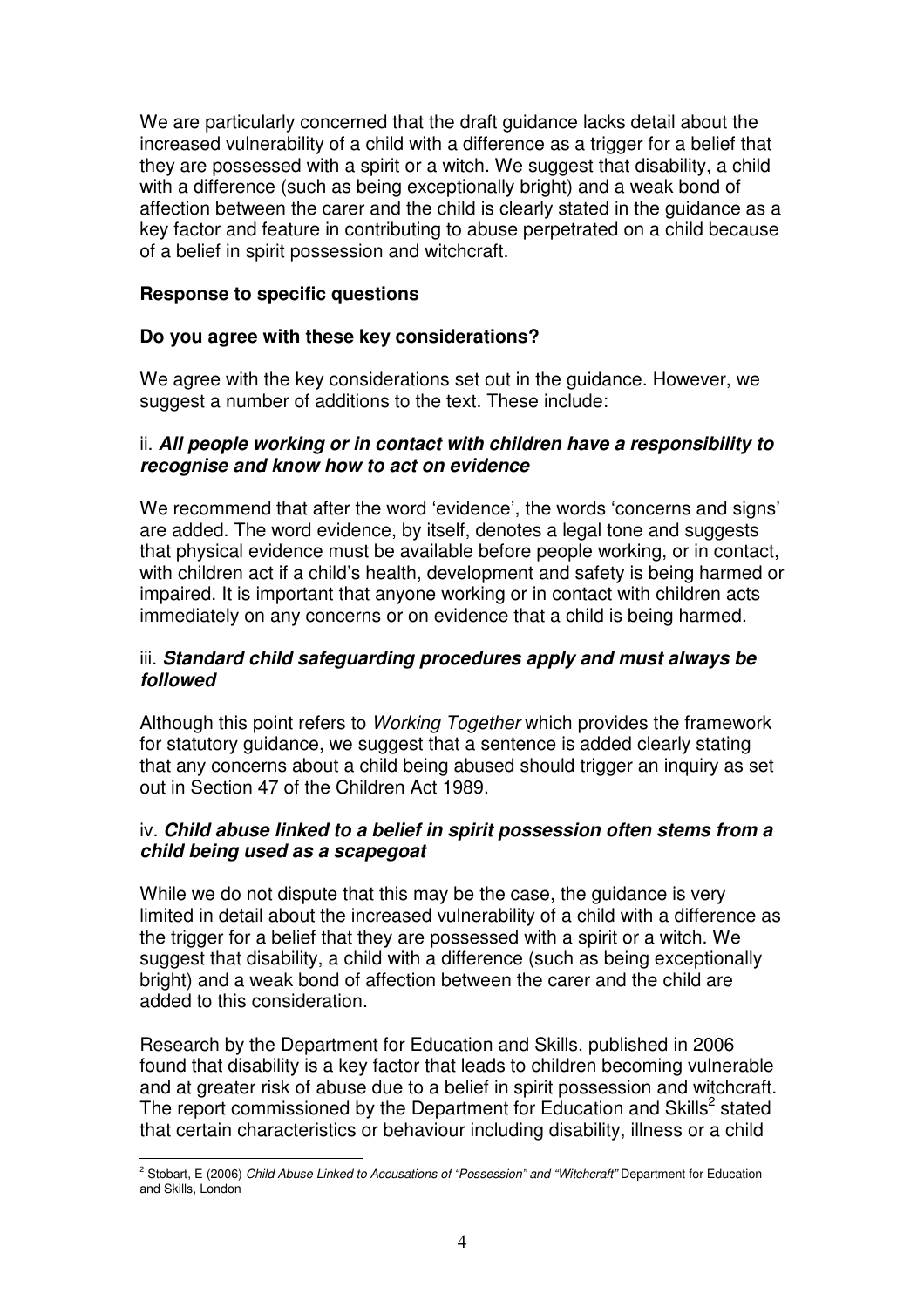with a 'difference' were common features in abuse cases linked to a belief in spirit possession.

The report also stated that several factors combine to make a child more at risk, including rationalising misfortune and a change of circumstances for the worse. When family troubles begin or are exacerbated – such as serious illness, financial troubles, or unemployment, people may look for anything that is new or 'different' as the cause of the problem.

## vi. **Professionals with safeguarding responsibilities should be able to identify links**

Professionals, local agencies and institutions should, as a matter of good practice, improve their knowledge about families and learn to identify beliefs that may lead to harmful behaviour towards children.

We recommend further information is inserted under this point about organisations such as the Churches Child Protection Advisory Service (CCPAS) which professionals can refer to if they are identifying links between individual cases of child abuse and wider belief, faith or community practices. CCPAS gives advice and support to churches, faith groups, organisations and individuals where there are child protection concerns or allegations of abuse.

We also recommend that individual faith leaders are included in the first sentence of this point. Professionals should be able to identify links between cases of such child abuse and individual faith leaders as well as wider belief, faith or community practices

### vii. **Local agencies and institutions must also work to minimise risk of harm**

This point states that 'whilst it is not generally the role of safeguarding agencies to judge beliefs, there are some practices that local partnerships need to expose, challenge and stop.' We recommend this sentence is reworded to: 'Local agencies and institutions share responsibility for safeguarding and promoting the welfare of children and young people. They should act if they have concerns about a child's welfare and ensure that practices linked to abuse because of a belief in spirit possession and witchcraft are exposed, challenged and stopped.

We suggest that a new consideration is included in this section to give an overview of the role of Local Safeguarding Children Boards (LSCBs). Although a separate and detailed section covers the role of LSCBs at the end of the guidance (currently page 11), LSCBs play a key role in collating information and developing links with communities where abuse linked to spirit possession and witchcraft are prevalent. It is important that the role of LSCBs is clearly highlighted under 'key considerations' and that professionals should refer any cases of abuse they identify linked to spirit possession and witchcraft as a matter of course to the LSCB.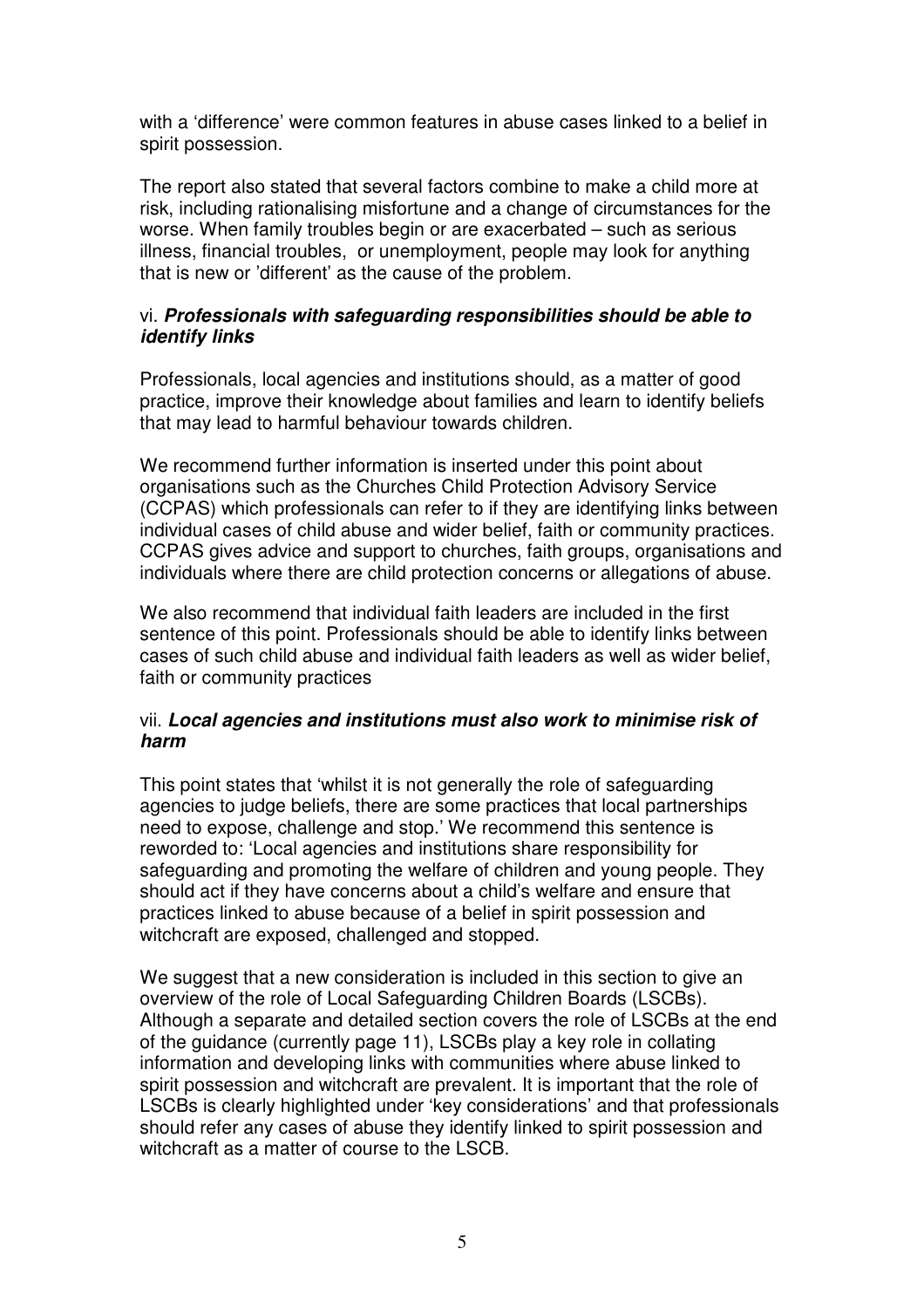# **Do you agree with the described incidence and forms of abuse?**

# **Definitions**

Under this heading, deliverance ministry should be added to the range of language and behaviours that are connected to abuse linked with spirit possession and witchcraft.

Religious leaders and congregations can also be perpetrators of abuse linked to a belief in spirit possession and witchcraft and should be added to the sentence which states that genuine beliefs can be held by families, carers and the children themselves that evil forces are at work.

### **Incidence of abuse**

We recommend that the second paragraph is expanded to cover the harm caused by faith leaders who accuse a child of witchcraft or being possessed with spirits. This abuse can be carried out alongside the child's parents or carers or others in the family network.

It is particularly important that the impact of faith leaders have on the instigation of abuse is fully recognised. Some children are emotionally abused when they are told by faith leaders that they are 'evil' and 'no good' which damages their sense of self, confidence, image and identity. It is known that such feelings can lead to longer term consequences such as self harm, mental health problems and, in extreme cases, suicide later in adulthood.

We also recommend that the sentence which states that there have been cases of individuals who present themselves as faith leaders being paid by parents to "exorcise" children suggests that abuse linked to a belief in spirit possession and witchcraft is perpetrated by a minority of rogue faith leaders.

However, exorcisms can be carried out by a much wider group and across a diverse range of faith groups. For example, the NSPCC has been involved in safeguarding a young girl who was exorcised through deliverance ministry by a prayer group linked to the Church in Wales. The young girl suffers from a congenital heart condition and the fits caused by the condition led to a belief that she was possessed with spirits. She has been left severely traumatised by the deliverance ministry, her education has suffered and her family has had to relocate following a police and social services investigation into the exorcism.

# **Forms of abuse**

• **Physical abuse:** Under this section, rubbing chilli peppers or other substances in the child's mouth should be included as a form of abuse alongside chilli peppers and other substances being rubbed on the child's genitals and eyes.

Physical abuse should include shaking a child or young person as set out in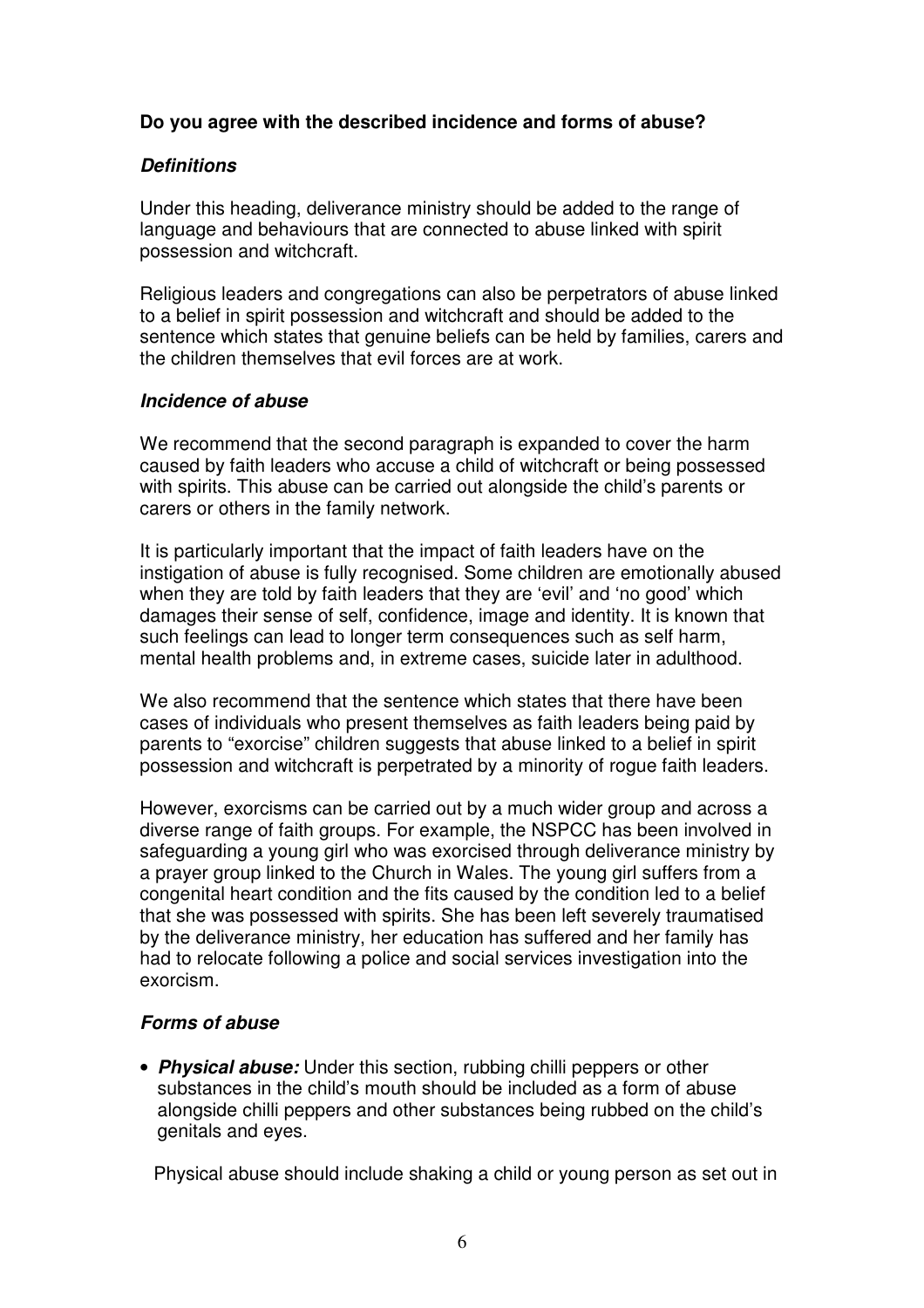1.30 of Working Together. "Shaking the devil out of you" is a familiar phrase in cases of abuse linked to a belief in spirit possession and witchcraft and should be classified as physical abuse.

- **Emotional abuse:** Telling a child that they are evil or possessed constitutes emotional abuse and should be included under this section.
- **Sexual abuse:** This section should be expanded to set out why children who are abused because of a belief in spirit possession and witchcraft are particularly vulnerable to sexual exploitation. This may be because they feel powerless and/or worthless and will not be believed if they tell someone about the sexual abuse because they have either been told or they believe that they are considered to be evil.

### **Do you agree with the explanation we have given for such abuse? Are there other reasons you would want to include?**

### **Change of circumstances**

The trauma caused by civil war and humanitarian crises can lead to displacement and movement of a child which can lead to parents sending their child overseas to relatives in their extended family where there are weak kinship ties. The weak bonds of affection can in turn lead to a child being more vulnerable to abuse. We recommend detail setting this out is included under this heading.

A significant number of cases included in Stobart research showed that a number of children who had been abused because of beliefs in witchcraft and spirit possession originated from countries more likely to engage in these practices such as the Democratic Republic of Congo, Nigeria, Tanzania, Burundi and Angola where there has been either recent turbulent political upheaval or civil war. These often bring about changed circumstances for individuals and can be at the root of accusing a child of being possessed with evil spirits or being a witch.

We suggest that another heading entitled **Threshold and Capacity of Parents** is included in this section. The factors which could place children to risk of harm due to a belief in spirit possession and witchcraft include: poverty, education of the parents, poor parenting and behaviours that are culturally and inherently passed on and legitimised.

**Financial stress and alcohol abuse** should also be included as reasons why children are abused or neglected because of a belief in spirit possession and witchcraft. The presentation of these problems to Pastors can provide an opportunity for questions to be asked about family background. This can in turn opens an opportunity for the Pastor to single out a vulnerable child within the family claiming that they are the source of the problem.

#### **Do you agree with the key warning signs? Are there other signs that professionals working with children should be aware?**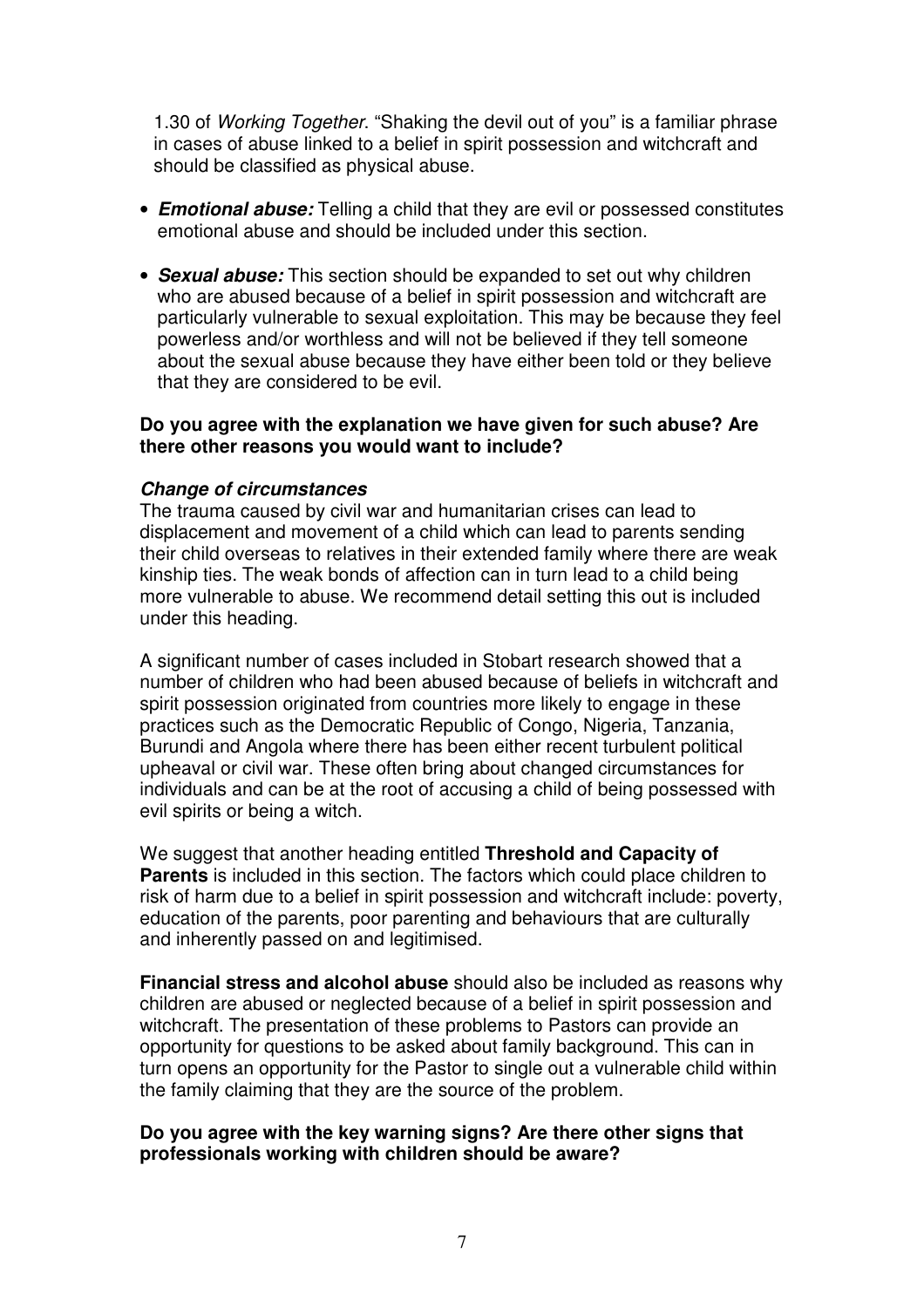Parents, carers or faith leaders referring to or describing a child as a witch or possessed with spirits should be included as a key indicator of abuse.

A deterioration in a child's performance at school should be included as a possible indicator of abuse. This should be inserted in the fifth bullet point alongside a child's attendance at school becoming irregular or being taken out of school all together without another school place having been organised.

### **Have we highlighted the most relevant considerations for a practitioner? Are there other considerations we should mention?**

Under part (a) How do I understand the particular risk to the child? a new sentence should be included to cover the importance of understanding the child's viewpoint and the environment they live in. This is particularly important when building a relationship with the child and gaining their trust.

We suggest the bullet point which starts with You should seek advice is reworded to state: 'You should seek advice if you are dealing with a culture, religion or set of beliefs that you do not understand or which is unfamiliar to you.' We also suggest that professionals should ensure that they are using the correct terminology and language when talking about the religion, culture or set of beliefs to ensure they are able to collect accurate and comprehensive information about any case of abuse which may be linked to a belief in spirit possession and witchcraft. This is also important to ensure that the professional is culturally competent and that trust is built between the professional and child or young person and more widely with the community within which the abuse may have taken place. We have developed a resource for NSPCC practitioners detailing the key features of mainstream religion and faith in the UK signposts practitioners to further information if it is required. We would be happy to share this resource with the Department for Education and Skills and for it to be used as appendices to the guidance.

This further underlines the need for effective training of staff so that they are able to protect children in these very challenging cultural contexts.

Under the bullet point which questions the family structure and the relationship between the child and carer, we suggest that professionals working with the family should clarify the relationships of all members of the household. Professionals should also be alert to the fact that there may be no direct familial relationship between the child who is being abused and the customary carer. If this is the case, professionals should ascertain how the child entered the UK and if they entered with their parent, carer, another adult or unaccompanied.

Under part (b) How do I best promote the welfare of the child? we suggest a new bullet point is added stating that professionals should not be afraid to ask questions or seek advice about a religion, culture or set of beliefs they are not familiar with or do not understand. It is important that professionals are encouraged to ask questions if they are not fully equipped and knowledgeable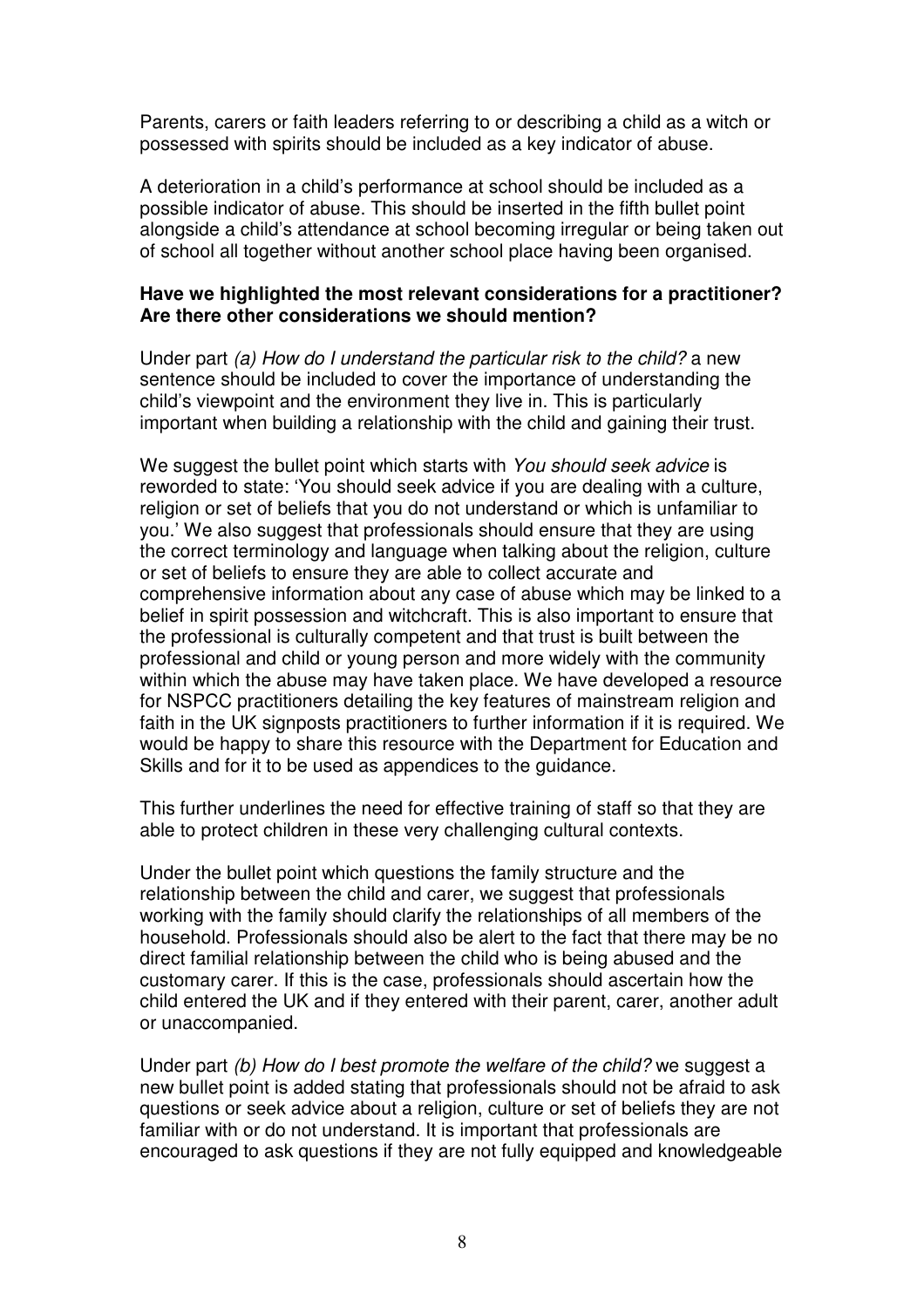about another faith, culture or religion. The NSPCC has produced a guide for professionals which sets out the key features of the major religions in the UK.

In part (c) Which services are relevant in these cases of abuse?, under the fourth point, further detail should be included to make clear that social workers should seek help and advice from faith groups and the family's faith community. The current wording of the sentence states that faith groups may need to seek advice from children's social care. However, children's social care may also need to seek advice from faith groups. Faith groups can help children's social care understand the rudiments of religion and belief that are influential in causing the belief and the harm this can cause in cases of abuse linked to spirit possession and witchcraft.

### **Do you consider what has been included in the consultation to be best practice? Are there other practices that you believe we should encourage? Please send us any such examples.**

We recommend that specific safeguarding products should be produced. These should be culturally appropriate for specific groups to enable and help them to keep children safe. The products should include a focus on prevention and education. Support for families should also feature to ensure that in households and the wider communities where abuse linked to a belief in spirit possession and witchcraft is prevalent, appropriate support is provided and interventions take place.

We also suggest that innovative methods of building relations with community and faith groups who share the same value of promoting the welfare of children are developed.

For example, the Friends of the NSPCC is a new development in the North East of England which brings together a number of prominent members from ethnic communities in the Tyne and Wear Region as well as support from other individuals in civic and business life in the area. Another Friends of the NSPCC Group is being formed in the Tees Valley Region to broaden our pilot work in the North East.

The Group identifies issues affecting communities and groups in the North East to enable the NSPCC to support the development of services and support for children from all ethnic communities. One other key aspect of the Group is the potential to strengthen social cohesion and the bonds between different ethnic communities by working together on the shared value of creating a better future for all children. We would be happy to facilitate a meeting between Department for Education and Skills officials and Friends of the NSPCC to share best practice in developing community relations.

Under the heading **Best practice of agencies and institutions** we recommend the third sentence should be reworded to read: 'They should apply basic safeguarding principles, including sharing information across agencies, being child-focused at all times and keeping an open mind when talking to parents, carers and faith leaders.' It is important faith leaders are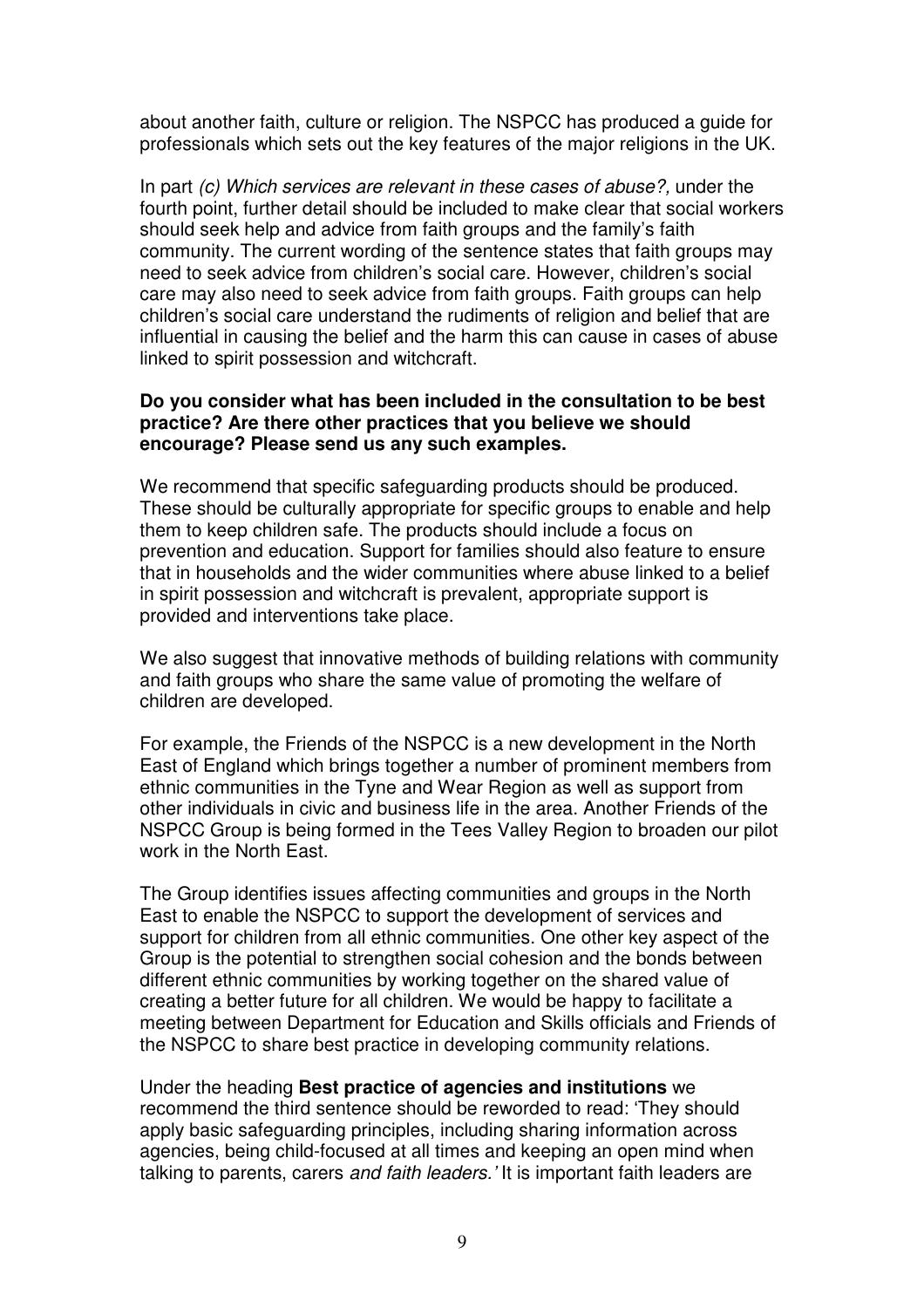included as they are key to any investigation where abuse may have occurred due to a belief in spirit possession and witchcraft.

We recommend that point **ii. Early identification** is amended and expanded. In particular we suggest the final sentence is reworded to ensure professionals understand the community's knowledge and awareness of immigration status and the role of the Immigration and Nationality Directorate.

It is important that any contact with the Immigration and Nationality Directorate is handled very carefully as it could have serious implications and consequences in encouraging members of communities to report abuse due to a belief in witchcraft and spirit possession. The Immigration and Nationality Directorate may be aware of how the child entered the UK and of any abuse they suffered before they entered the UK and should therefore be involved in any strategy meeting where immigration status is an issue. However, communities where beliefs in spirit possession and witchcraft are prevalent, such as the Democratic Republic of Congo and Angola, can be suspicious of authority. If they become worried about their immigration application if they are seeking asylum in the UK they might be deterred from contacting statutory agencies if they are concerned a child is being abused because of a belief in witchcraft or spirit possession.

Under **iii. Developing partnerships with communities** under the third bullet point – discuss appropriate punishment for children, we suggest that it is made clear that this does not mean or include physical punishment in any form.

Under **iv. Working with places of worship and faith organisations** we suggest new bullet points are included which state that concerns about a place of worship may emerge where there is a belief that faith leaders do not harm or abuse children or where there is promotion of mistrust of authority and statutory agencies.

### **Would this information request enable a robust national analysis of the incidence and forms of child abuse linked to a belief in spirit possession?**

We welcome the proposal contained in the guidance that LSCBs should provide an annual report on the incidence of such abuse to the Department for Education and Skills. This will help more accurately to gauge the number of cases linked to a belief in witchcraft and spirit possession and to further develop policy on this type of abuse in the future.

We recommend two new questions are included in the list of specific questions and information LSCBs should collate. These include:

1. What information do you have about the child protection policies and procedures faith groups and communities have put in places of worship?